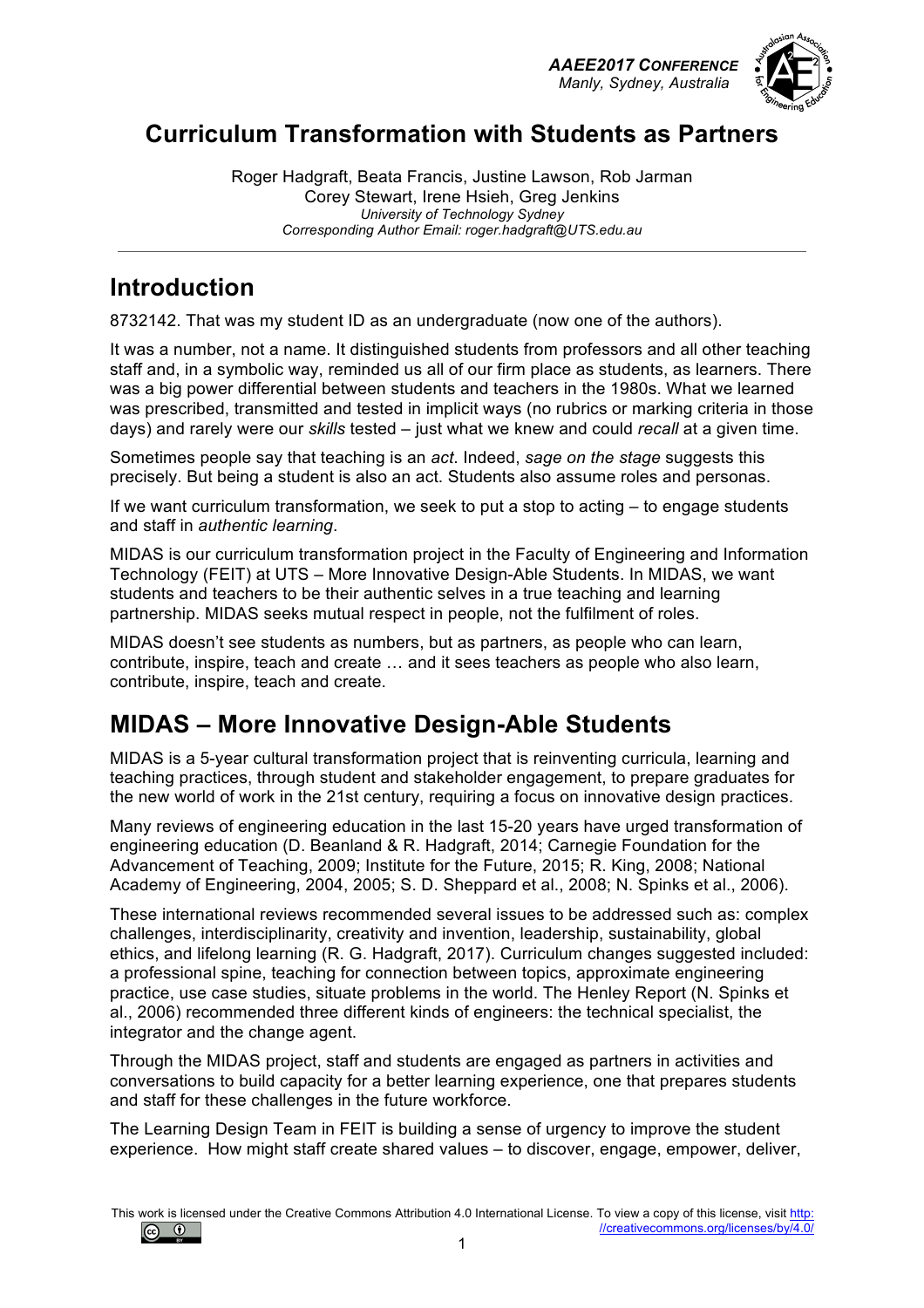sustain? The team aims for heightened awareness and traction – traction for transformation of mindset, beliefs, values and behaviours.

In every conversation we have, in every action we take and in all our endeavours, we aim to create a place where students are at the centre of these transformative conversations. Together we aim to graduate students as successful engineers and information technologists of the future, who are more innovative in their approaches, who use design thinking at the core of their practices.

In summary, the key principles underpinning MIDAS are:

- 1. A student-partnered curriculum, creating a vibrant and exciting student experience that matches the Engineering and IT professions, with a focus on innovation and entrepreneurship.
- 2. Student-centred learning with e-portfolios, learning contracts, project-based studios and online learning as key ingredients of this new learning environment.
- 3. A new, responsive curriculum structure that reflects the changing nature of engineering professions, driven by AI, automation, data analytics, climate change, etc. Cross-disciplinary learning needs to be a common practice.
- 4. Connected teaching and research, so that our research centres run inspirational studios and capstone projects at senior levels of our programs to draw students into their research programs.
- 5. A collaborative environment where students, academics and external stakeholders work together for the benefit of all parties, the faculty and university as a whole.

### **The University Context**

How did MIDAS come about?

In 2014, UTS embarked on a university-wide initiative to reform its teaching practices (UTS, 2017). Each subject in the university must embrace key teaching and learning principles that are neatly summarised as ABC:

- A. Active and Authentic Learning and Assessment real world tasks and projects
- B. Blended/Flipped learning put lecture materials online, where possible, and have students come ready to class to engage in problem solving using:
- C. Collaborative learning

Subject outlines have been revised across the university through 2014-17, resulting in many difficult conversations and reconceptualisations in our Faculty of how technical topics might be taught. What has become clear is that many academics have never really thought much about *why* a subject, or a topic within a subject, needs to be learned or, indeed, what its end purpose might be. Getting them to think about a real design task that would embody the theoretical ideas has been quite difficult in some cases. Getting them to take action has required courage. Nevertheless, once that has been achieved, the academic has often seen their subject from a whole new direction and has become energised to engage the students in real problem solving. Students benefit from the real-world projects because they place the difficult theoretical ideas into context.

### **Why Studios?**

Engineering and Information Technologists use design processes to solve complex problems and to develop new product opportunities (B. Koen, 2003). The Faculty's *Graduate Attributes,* adapted from I. Cameron and R. Hadgraft (2010), embody the capabilities necessary for professional practice. A graduate is expected to be able to:

- A. Investigate the client's *needs*,
- B. Use a systematic *design* process,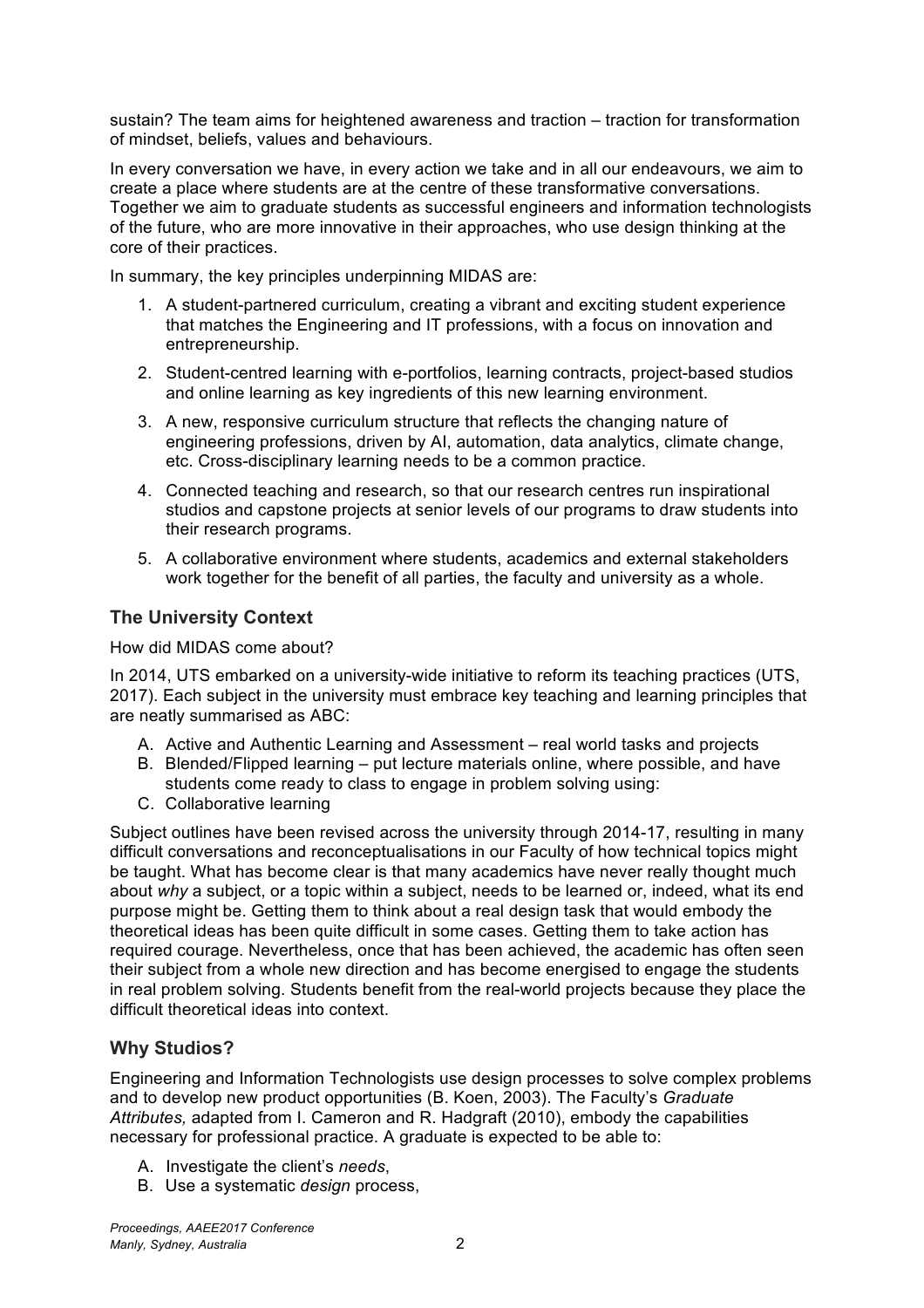- C. Apply disciplinary *technical* skills,
- D. *Communicate* and *coordinate* tasks with co-workers and stakeholders,
- E. *Self-manage* tasks, projects and career development,
- F. All within a *global context***.**

Although there has been a history of project-based learning in the Faculty for many years, we are now planning to take this to the next level, shifting the emphasis from Projects to Student Learning. Studios embody that shift (R. Hadgraft et al., 2016), with each semester having a studio component of 25-50%, surrounded by more traditional teaching of skills.

Studios provide students with open-ended project opportunities to develop the full range of professional capabilities. Each student defines a set of intended outcomes in a learning contract and then works to satisfy them, which they then document in a personal *e-portfolio*. Studios require graduate attribute E in action – self-management and self-learning.

A challenging task requires first an understanding of its *context*, the system in which it is embedded, the client *needs* must be identified, and formally recorded as the *requirements* to be delivered (point A above). These authentic project tasks will usually be developed with industry partners.

Students use the *design* process (point B), empathising with the stakeholders to understand the problem as deeply as possible. The initial focus is on problem definition. Is the problem clear? Are the requirements clear and deliverable? (T. Brown, 2008; IDEO, 2017; Stanford University d.School, 2017)

In the process of developing a set of potential solutions and in evaluating them against the requirements, various kinds of technical (abstraction and modelling) skills will be required (point C).

Engineering and IT rarely happens as individual activity – *teams* are required almost always. *Communication* and *coordination* are key skills (point D), likely the most important skills across a career (J. Trevelyan, 2014). EIT professionals spend around 60% of their time communicating both within the team and across team boundaries.

*Self-management* (point E) is the key ingredient. Engineers and IT professionals must be able to manage their work, learning and time to become reliable and productive team members. The studios require students to maintain a reflective journal that will help them to identify strengths and weaknesses, to shape their learning across technical and nontechnical capabilities.

Finally, studios will help students to see the global nature of engineering and IT practice (point F), both in the context of problems and design opportunities but also in the nature of the teams in which they will work, blending cultural and disciplinary perspectives.

The studio is the vehicle for each individual's learning, as part of their overall career development at the university. Their personal e-portfolio will be a record of their achievement of the graduate capabilities and of their readiness to step into the world of work, or even define their own work world. It will contain many examples that might be discussed at a job interview, demonstrating the graduate is work-ready. Importantly, development of an eportfolio requires self-reflection, a key professional capability.

## **Student Involvement**

The key part of the MIDAS project is involving students as partners in their own education. Things get done *to* students in the current university environment. We want to change that.

The core MIDAS team is working with the University Innovation Fellows (UIFs), four students from third, fourth and fifth years across different engineering disciplines. They are the first students to be selected as part of a Stanford University program empowering students to become agents of entrepreneurial change at their universities using *design thinking* as a tool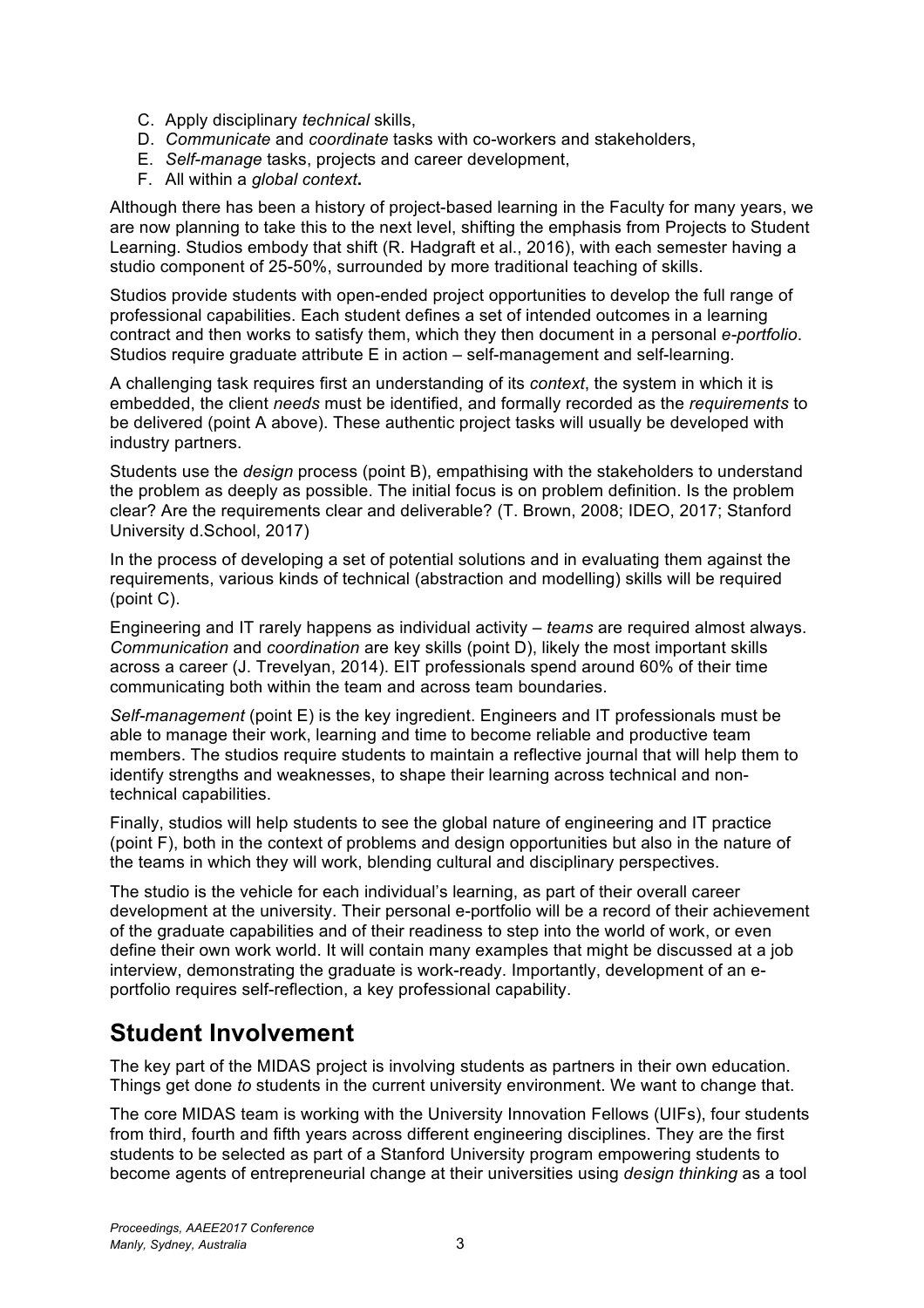(d.School, 2017). Each of these students undertook online training in Feb 2017, followed by a week of immersion in design thinking at Stanford in March.

The UIFs have so far encouraged student feedback from different cohorts about Faculty programs. They work alongside academic and professional staff to bring about changes students want, such as forums and workshops. The UIFs have also accepted the task of drafting a proposal to repurpose a designated student learning space in our building, finding out how students want to use it and what needs to be added and changed. This is a very exciting and growing enterprise.

Another initiative is *Learning about Learning*, which aims to meet the learning needs of students in the Faculty, working with the Student Promotional Representatives of UTS (SPROUTS), students who are pivotal in gaining other students' engagement in conversations.

The UIFs, the SPROUTS and individual students from various study programs and professional backgrounds are also coming together as partners with teaching and learning staff to interpret student feedback surveys. They provide insights into improving specific learning areas and the wider student experience.

The MIDAS team has invited the UIFs and friends of UIFs to participate in conversations pertaining to Curriculum Renewal Projects including a new Mechanical and Mechatronics Program, a new Civil Engineering program and related sub-majors, a new Master of Engineering (Robotics), Renewed Core subjects, Innovation studios, and a Student Communication package.

Our Faculty has for two years now, insisted on student participation at retreats, workshops and forums. This year, 12 students attended the Faculty's Teaching and Learning Advance in September working alongside about 80 academic and professional staff in articulating stories of success and achievement. All have committed to continuing the work in learning partnerships with academics.

In the next section, students tell their side of this partnership in more detail.

### **Student Run Workshops using Design Thinking**

To uncover the hidden pains and unfulfilled desires of students within our current education system an adaptation of the *Design Thinking* Process (Empathise, Define, Ideate, Prototype, Test) has been used in student-led forums and workshops. These forums are developed and run by student leaders in an effort to engage their peers and allow them to pinpoint key elements of the current university experience that need improvement. By allowing students to manage these workshops, a friendly and casual environment is established allowing honest thoughts and ideas to be uncovered and discussed – a crucial element to the success of the workshops thus far. A typical one hour workshop takes the following form:

- 1. *Empathise* Participating students are asked to pair up with someone else in the room and converse over a given topic. For example: "Your First Year Experience at University" or "How You Travelled to University Today". The topic of this first activity is tailored to the group or focus of the forum. During their conversation, students are encouraged to ask "5 Whys" and follow up questions to their partner's statements in order to coax out the underlying reasoning behind their thoughts. Anything that the students find to be interesting, painful or unexpected is written down on post-it notes and dumped on butchers' paper.
- 2. *Define* With a collection of post-it notes from the interviews, students then form larger groups and discuss what they uncovered. As a team, they must now choose one or a related combination of "pain-points" or interests from the collection which they must use to create a "Problem Definition". This problem definition must take the form of "How might we…". For example, "How might we help students form stronger friendships in their first year of university?" or "How might we help students feel safe on their way home from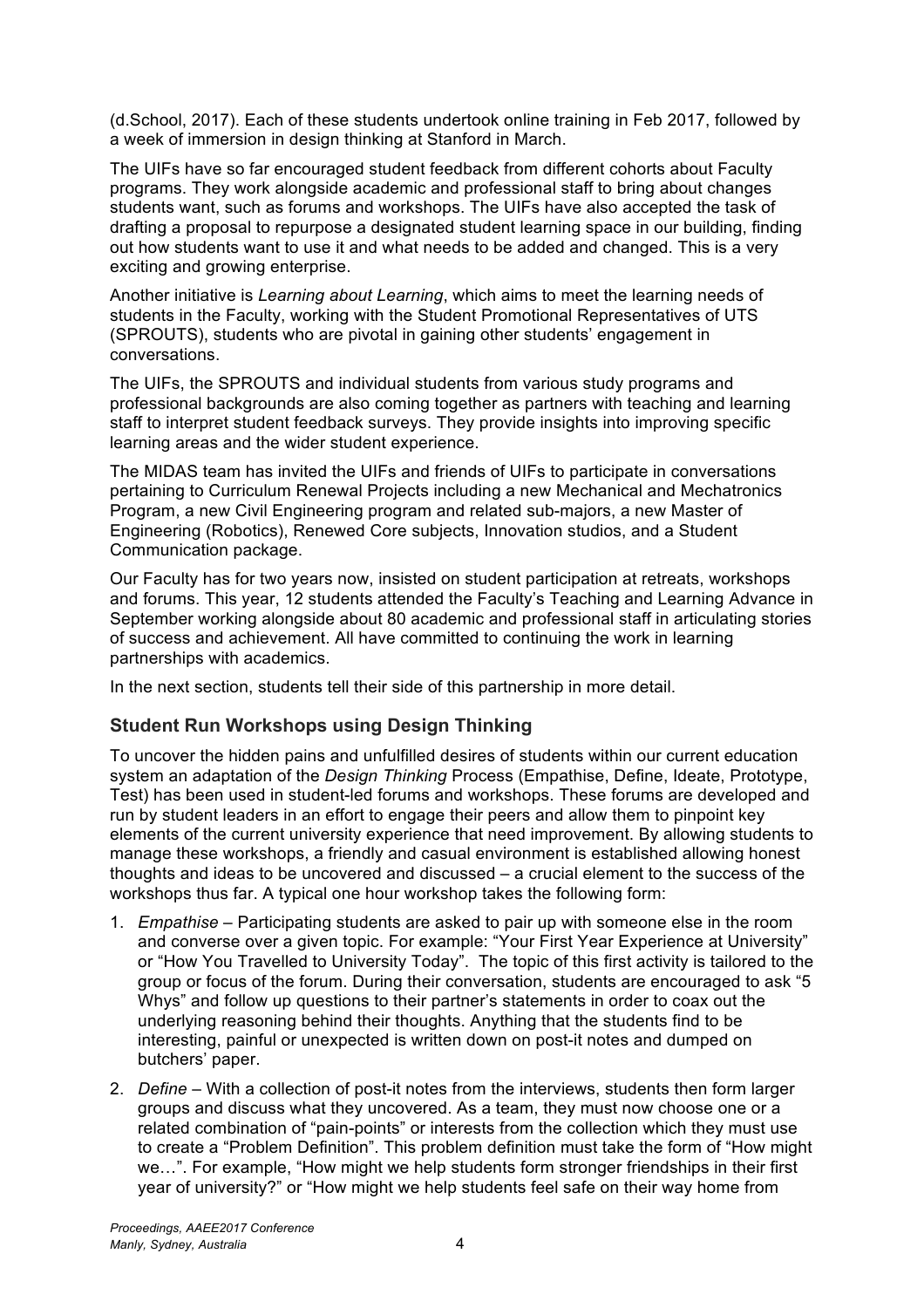campus?". Stating the problem definition in this way allows joint ownership of the set task and opens the problem up to have a large number of solutions.

- 3. *Ideate* In the same groups, students are asked to use the "Yes and…" mentality to rapid-fire idea generation surrounding their chosen problem definition. In this portion of the workshop anything goes and no idea is dismissed or discussed at length. Students are all encouraged to stand (not sit) and to contribute to a collection of post-it note ideas.
- 4. *Prototype* At the conclusion of the idea generation phase the groups must now sort through all of their post-it notes and either as a standalone idea or as a combination, propose an intervention to their chosen problem definition. This intervention must then be turned into a physical/visual prototype by any means. Examples include storyboarding, role play and physical models made from craft materials.
- 5. *Test* The groups must now show their prototypes to another group and have the other group experience the solution that has been created. With valuable feedback from rapid real-world testing, design iterations can be performed on any of the design stages until a satisfactory proposal has been developed.

The data gathered from these workshops has been invaluable in uncovering some true desires of the students. It also allows students to take ownership of problems they are facing and gives them the power to generate solutions within the space of the one hour session, resulting in a sense of pride, satisfaction and productivity.

This design process can be viewed on a much larger scale and forms a core process within the MIDAS project. By working with students as partners, a very deep level of empathy is able to be achieved as the students themselves are creating solutions to problems they are facing. In essence, it can turn the university experience into an open resource platform where students are provided with resources they need to conduct their studies and projects. Students are able to develop a greater understanding of their own thoughts and allows for reflection of situations in which they are faced.

#### *Outcomes from Student Run Workshops*

Student run workshops have uncovered numerous problems which students consider of high importance at UTS:

- 1. The need for **increased study spaces** on campus for both quiet study and for (noisier) group activities
	- o One group proposed a coloured signalling system in the library to identify vacant study spaces for waiting students.
- 2. Desire for a **greater university-social balance**
	- o Some students have proposed "chill out zones" to allow students to take a break from study and to socialize with friends.
	- o "Nap pods" have been requested by groups of students who travel long distances to get to university and believe a nap would help them maintain focus later in the day.
- 3. **Greater support for student entrepreneurs**
	- o Some students have discussed a desire to start their own businesses or look into the "start-up culture" but are unsure how they could pursue these avenues without affecting their studies.

#### 4. **Project based learning**

 $\circ$  Many students have expressed high interest in increased project based learning both in the forms of practical classes/ assessments and in internship/work experience opportunities.

Overall one of the biggest insights into the current student mindset is that students are eager to learn and have a large desire to be challenged and to do well in their studies but they feel as though they are sometimes lacking the resources and necessary support. Resources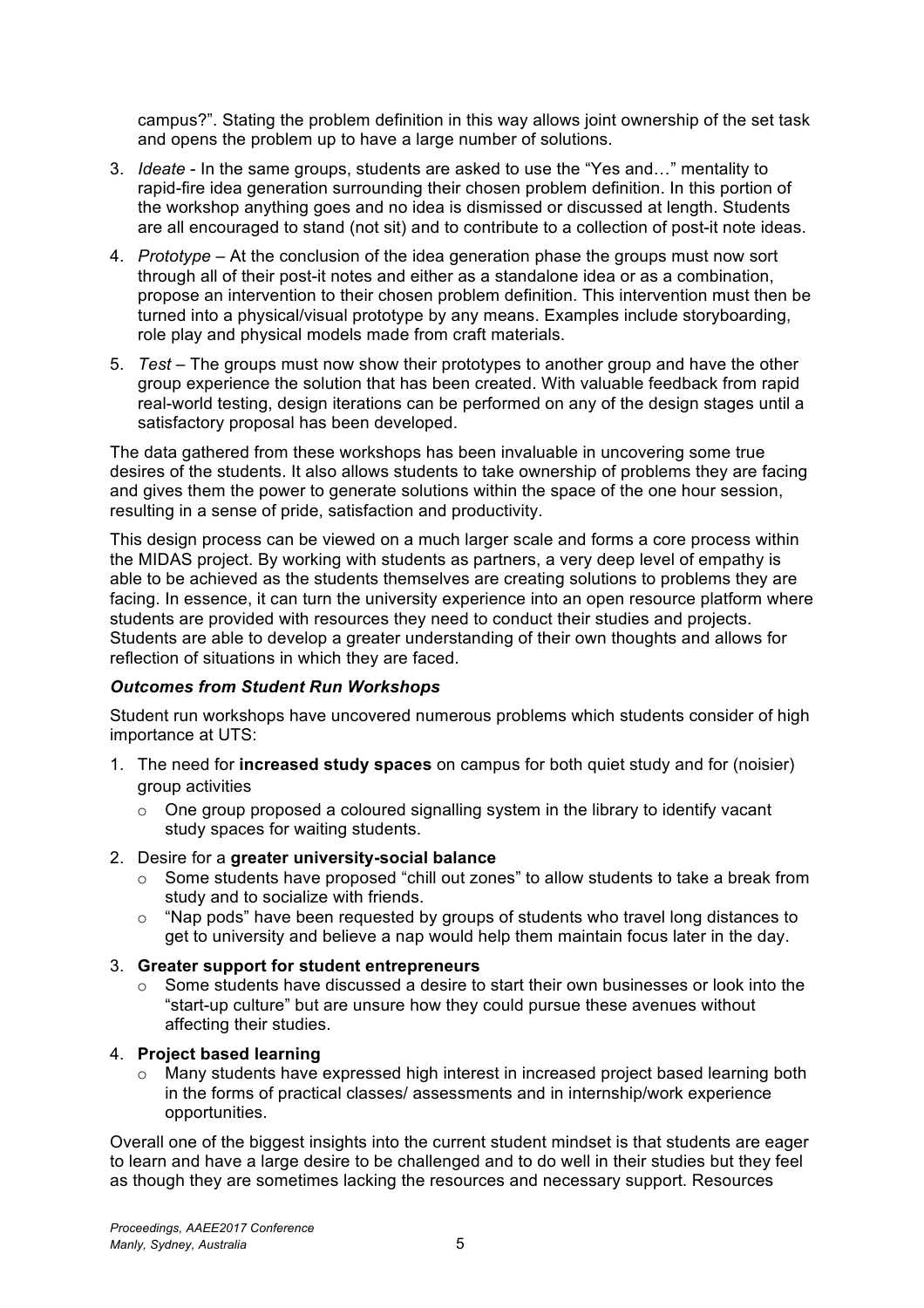such as face to face time with lecturers, hands on projects, clear instructions, flexible assessments and increased space to undertake study have all been repeatedly named.

With this comes some surprises, however, as many students are also unaware of some of the opportunities and resources already available to them. It is possible that one of the key outcomes from these workshops is that resources need to be more visible and actively promoted to students to give them the greatest opportunity to make use of what is available.

The second biggest insight from these workshops is the interest that students take once they are exposed to the design process. Once they have gone through a few iterations of the process many have been very eager to participate in following sessions and are open about their desire to continue shaping the university to suit their needs. This again comes back to the core principle of MIDAS – having students as partners.

A university is much more than a business selling education, although some of the same principles apply. When developing any product or selling any service, the business will flourish if its customers are satisfied and they feel as though they are the company's number one priority. If students can see that they are being put first and that the university is there to benefit them and grow with their needs, the success of those students and the reputation of the institution as a whole will follow.

### **Further Exploration of Student Issues**

We also have the good fortune to have an external facilitator working with us on the change management processes behind MIDAS. Greg Jenkins tells how he has been running World Café (World Café, 2017) conversations for a few weeks now. The aim of these conversations has been to get at the heart of the issues that trouble both students and staff: how can we create a learning and teaching environment that is more satisfying for us all?

Here's Greg's brief explanation of the process:

The genius in the World Café approach is that it makes it safe to have conversations that matter in groups of 3-5 around small tables. However, doing something once never gets to the real depth of an issue. It's no surprise that nothing much changes without a regular chance to dig deeper into issues – to find the elephant in the room. In my experience, it is also vital that a member of the management team be present at every conversation, so that key issues can be progressed.

To what extent does a corporate process like this translate into working with university students? Culture is complex anywhere. In a large university, there is a whole new dimension to understanding the really deep issues, the elephant in the room.

There seem to be a huge number of surface issues about teaching and learning and student engagement and leadership that look impossible to understand let alone resolve and there are not a lot of deep conversations between students and teachers, between teachers themselves, and between university leaders and teachers and students. Everyone seems too busy to have those extended conversations. There is also plenty of feedback from students to teachers and to the university through formalised student feedback surveys. With so much communication happening, why have another methodology?

There is a problem with aggregated feedback in that it is all either *from* individuals or *to* individuals: one to many or many to one. It's hard to get heard no matter how good the feedback or how powerful the communication. There is just so much to take in that it's hard to get attention.

That's why we are trying the World Café conversations with students. We have now conducted more than 10 of these small table conversations Each weekly session takes an hour.

**What's going well:** The attending students are fully engaged and thoughtfully contributing to the conversation. Each innovation café goes deeper from the previous conversation. These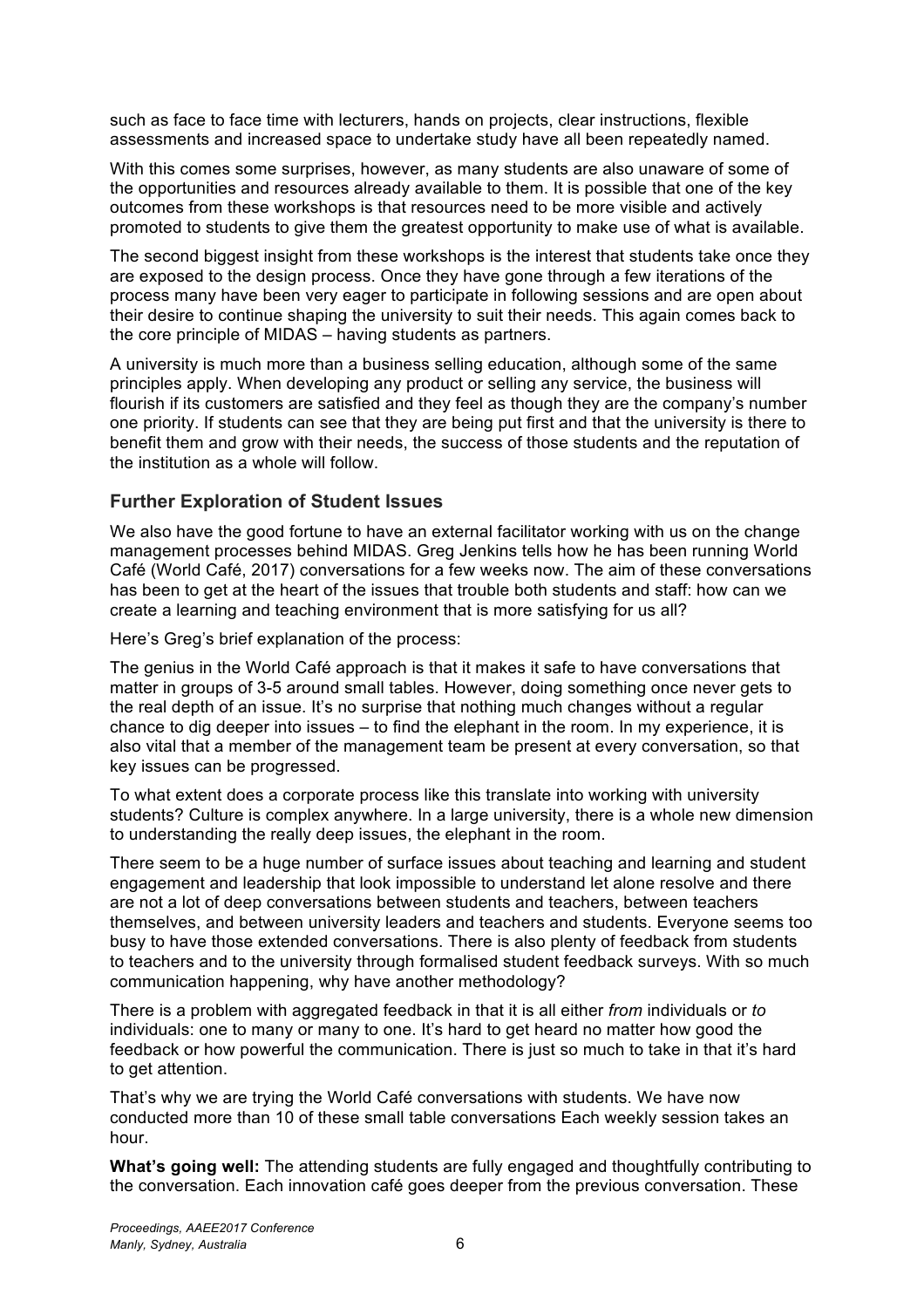are high quality conversations that have the opportunity to put issues in a different light. I'm confident that we are getting closer to the 'elephant in the room'.

One issue that consistently emerges is CARE – academics caring about students and about creating a good learning environment, students caring about their learning, and everyone caring about sharing honest feedback with each other. This theme of caring aligns well with the intended outcomes of MIDAS – to create a learning environment where students can own their own learning and develop themselves in a safe environment.

## **Summer Studios**

Summer studios are one opportunity to simultaneously address student dissatisfaction at having few subject offerings over a summer term and also to launch the MIDAS project. To date, over 360 students have expressed an interest in participating in a studio experience.

What are summer studios?

Summer studios are designed to be high energy, high collaboration, project-based subjects where students can engage in real-world challenges. They are facilitated by a mixture of academic experts, industry and community partners. Using a design thinking framework, students regularly engage in pitching and critiquing work among peers.

Academics, students and industry partners have proposed a range of projects broadly clustered into the following areas:

- Meeting future human needs in cities and developing countries
- Data science and artificial intelligence
- Design and build amazing devices

Students as partners is seen in this initiative in two key ways. First, the design of the studio is pedagogically student-centred and fosters relevance, which has been another key area of concern for students.

Second, four senior undergraduate engineering students have taken leadership of individual studios and will be lead facilitators – humanitarian engineering, smart cities, a Vivid lighting installation and space engineering.

### **Conclusions**

MIDAS is about the future state of engineering education at UTS. We believe education strategies and practices need to continuously adapt to a rapidly changing world. Our new curricula will be based on transformative, collaborative and continuous renewal.

Our studio-based curricula embody the key ideas from the international reviews: a professional spine of projects modelled on engineering practice, using real scenarios from industry and community partners.

In MIDAS, students and academics will get to be their true and authentic selves. Our students and academics will engage in genuine, mutual and authentic partnerships. MIDAS respects that students and academics are on a journey together, both seeking meaning and both teaching and both learning. This is a process of continuous and transformative change for everyone.

MIDAS aims to build the support system required to enable the drivers of our future education. It has a positive vibe that harnesses and attracts staff and students and the wider community. Together, we rely on the design thinking process to help us achieve remarkable feats.

Just as NASA placed a man on the moon and SONY put a music player in our pockets, so MIDAS aims for *transformation*. We focus on the a-ha moments. We've all had them, mixed with feelings of fascination, inspiration, discovery, challenge and success. We remember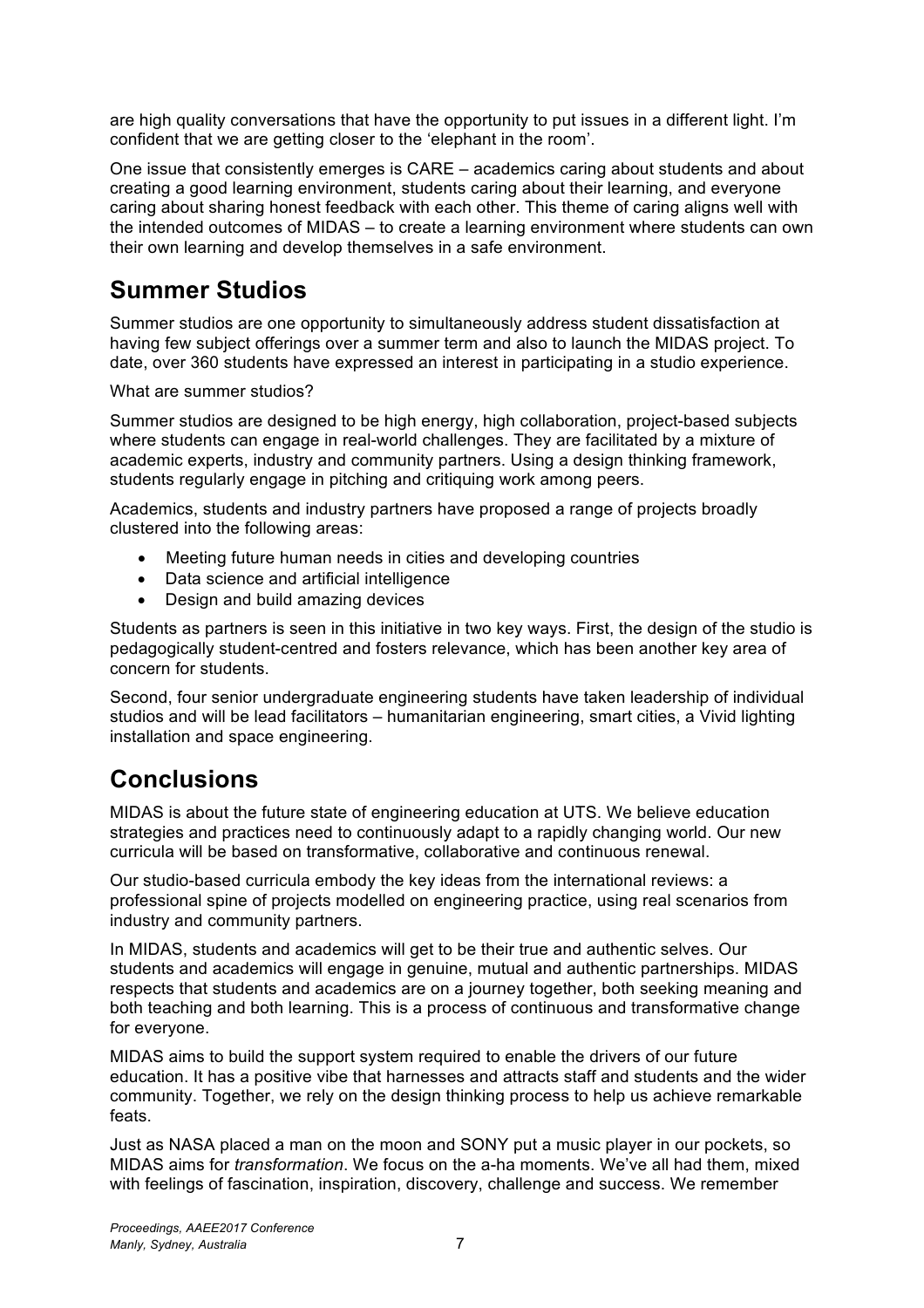them. There's a connection. Something feels unlocked. It sticks with us. What we're looking at suddenly seems very different. We share our stories about them. Creating sticky stories and storytelling is one way to help unite this culture of continuous change in the Faculty and we have found that student stories are often the most urgent and compelling.

### **References**

- Beanland, D., & Hadgraft, R. (2014). *Engineering Education: Transformation and Innovation*. Melbourne: RMIT Publishing.
- Brown, T. (2008). Design Thinking. *Harvard Business Review*(June).
- Cameron, I., & Hadgraft, R. (2010). *Engineering and ICT Learning and Teaching Academic Standards Statement*. Retrieved from Sydney: http://disciplinestandards.pbworks.com/w/page/52657697/FrontPage

Carnegie Foundation for the Advancement of Teaching. (2009). Carnegie Calls for Transformation of Engineering Education. Retrieved from http://www.carnegiefoundation.org/press-releases/carnegie-calls-transformationengineering-education on

- d.School. (2017). University Innovation Fellows. Retrieved from https://dschool.stanford.edu/university-innovation/university-innovation-fellows on 8 Nov 2017
- Hadgraft, R., Prior, J., Lawson, J., Aubrey, T., & Jarman, R. (2016). *Redesigning Engineering Curricula around Studios*. Paper presented at the Australasian Association for Engineering Education, Coffs Harbour, Australia.
- Hadgraft, R. G. (2017). *Transforming Engineering Education: DESIGN must be the Core*. Paper presented at the 45th SEFI Conference, Azores, Portugal.
- IDEO. (2017). Design Thinking. Retrieved from https://www.ideou.com/pages/designthinking on 14 June 2017
- Institute for the Future. (2015). Future Work Skills 2020. Retrieved from http://www.iftf.org/futureworkskills/ on 1 Sep 2016
- King, R. (2008). Addressing the Supply and Quality of Engineering Graduates for the New Century. Retrieved from http://www.olt.gov.au/resource-addressing-supply-qualityengineering-graduates-uts-2008 on 19 June 2012
- Koen, B. (2003). *Discussion of the Method*: Oxford University Press.
- National Academy of Engineering. (2004). The Engineer of 2020: Visions of Engineering in the New Century. Retrieved from http://books.nap.edu/catalog/10999.html on 17 Jan 2007
- National Academy of Engineering. (2005). Educating the Engineer of 2020: Adapting Engineering Education to the New Century. Retrieved from https://www.nap.edu/read/11338/ on 29 April 2017
- Sheppard, S. D., Macatangay, K., Colby, A., & Sullivan, W. M. (2008). *Educating Engineers: Designing for the Future of the Field*. San Francisco: Jossey-Bass.
- Spinks, N., Silburn, N., & Birchall, D. (2006). Educating Engineers in the 21st Century: The Industry View. Retrieved from http://www.raeng.org.uk/news/releases/henley/pdf/henley\_report.pdf on
- Stanford University d.School. (2017). A Virtual Crash Course in Design Thinking. Retrieved from https://dschool.stanford.edu/resources-collections/a-virtual-crash-course-in-designthinking on 14 June 2017